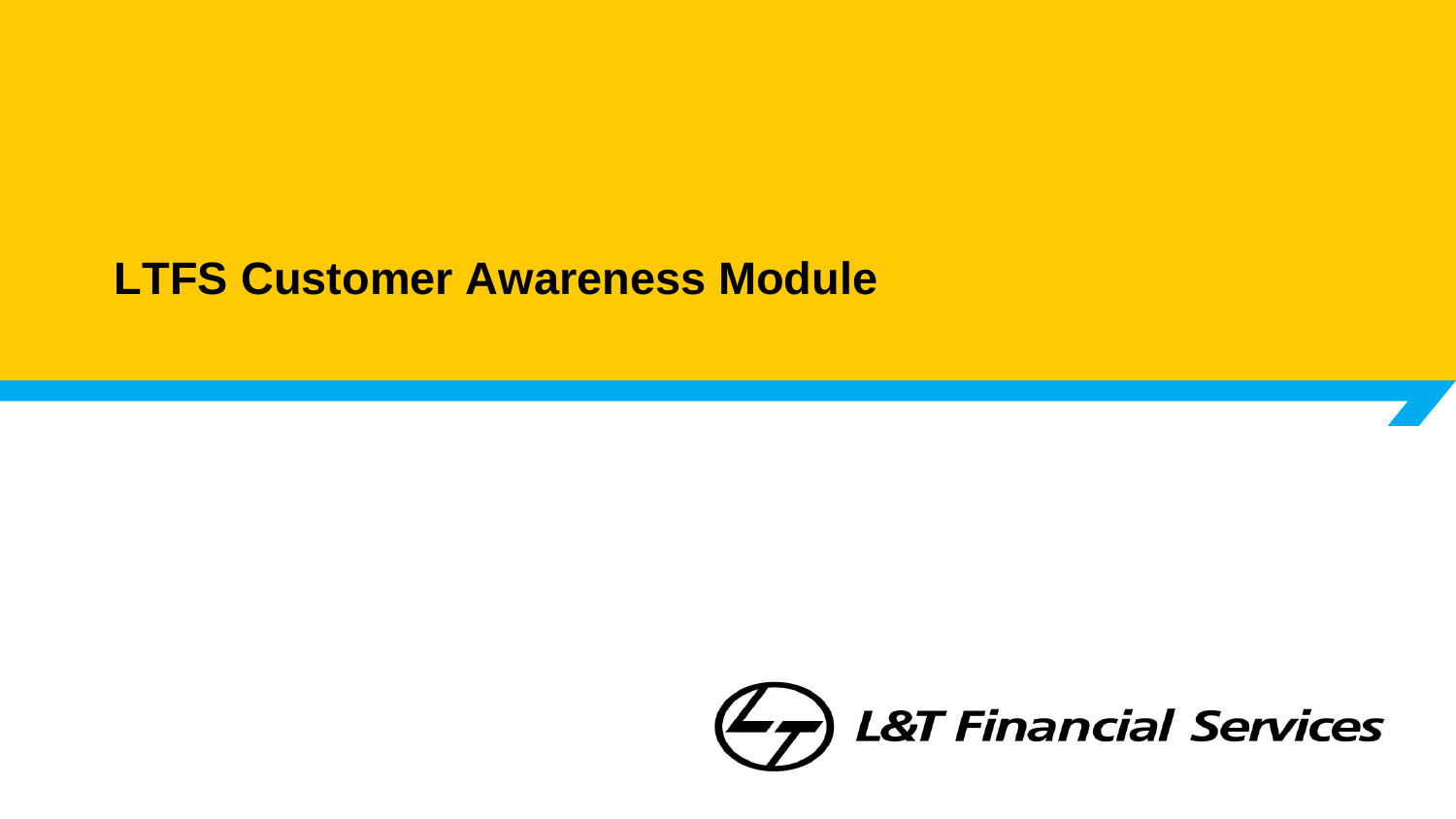# **Phishing**

- Phishing is the attempt to obtain sensitive information such as usernames, passwords, andcredit card details, by disguising as a trustworthy entity in an electronic communication.
- Phishing is typically carried out by email spoofing and it often directs users to enter personal information at a fake website, the look and feel of which are identical to the legitimate one.

#### **Preventive Measures**

- **1. NEVER** click on links provided within such emails.
- **2. ALWAYS** type the website/URL of your bank in the browser by yourself.
- **ALWAYS** check if the website prefix is https and not http. Legitimate website will have the https prefix.
- **4. NEVER** enter your personal confidential information on any website that wants you to enter them for some random confirmation or verification.
- **5. ALWAYS** update your anti-virus signatures and definitions to ensure that malware and spyware will be caught & taken care of by the anti-virus software before they do any actual damage.

**Note:** LTFS doesn't explicitly ask for Credit/Debit card details from their customer.